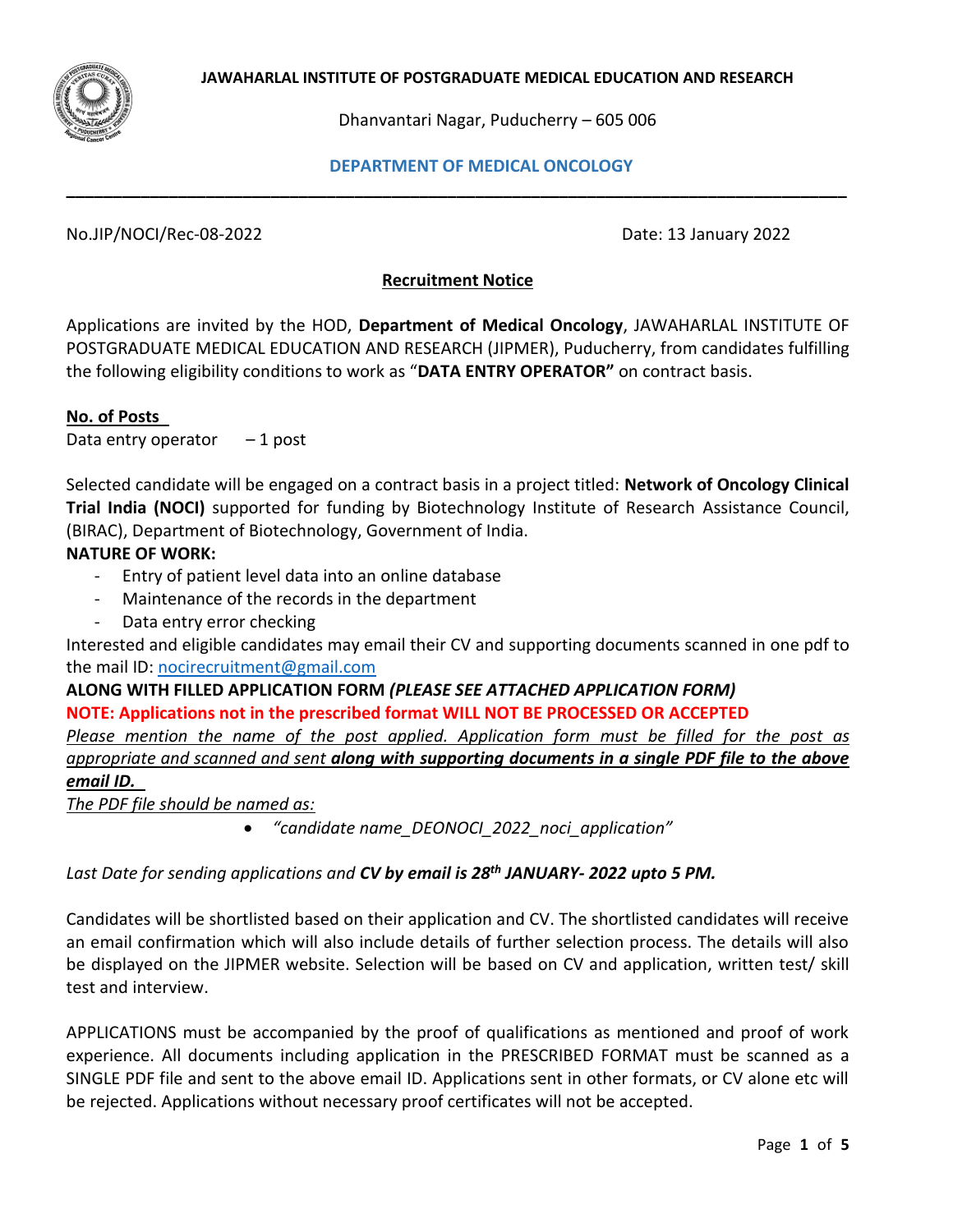## **Eligibility Criteria:**

- **A. Essential:**
	- Graduation in life sciences (PROOF MUST BE SUBMITTED)
	- 1- year experience in data entry (PROOF MUST BE SUBMITTED)
	- Knowledge of Microsoft word, Excel, Email
	- Work in medical field /hospital environment for at least 6 months(PROOF MUST BE SUBMITTED)
- **B. Desirable: (SUBMIT PROOF)**
	- Data entry of patient level databases
	- Clinical trial experience
	- Cancer patient data entry experience
- **C. Contractual Remuneration : Rs. 17,000/- (consolidated ) per month**
- **D. Maximum Age Limit: 35** years
- **E. Evaluation criteria:** After evaluation of the application form, candidates will be called for a written test/ skill evaluation followed by interview.

## **Terms and Conditions:**

**1.** This position will be purely on temporary/contractual basis for the specified period of time and based on project. The engagement may be extended or curtailed at the discretion of the PI of the project.

**2.** Qualification and experience should be in relevant discipline/field and from an institute of repute. Experience should have been gained after acquiring the minimum essential qualification.

**3.** Qualification, experience, other terms and conditions may be relaxed/ altered at the discretion of the Principal Investigator.

**4.** The Post is purely on contract basis for an external sponsored project, and no claim for any regular post in JIPMER shall be entertained.

**5.** Valid email id and mobile number is compulsory.

**6.** Consolidated salary of the post may vary from time to time. NO other allowance/facilities other than consolidated salary shall be extended.

- **7.** Decision of the Principal Investigator will be final.
- **8.** No TA/DA will be paid for the interview.
- **9.** Canvassing of any kind will lead to disqualification.

**10.**Submission of wrong or false information during the process of selection shall disqualify the candidature at any stage.

**11.**Only shortlisted candidates will be called for Interview.

**12.**Incomplete applications and applications which are not in the format prescribed below and those not satisfying the essential criteria mentioned above will be summarily rejected without assigning any reasons thereof. Candidates may attach their CV with this application. A*pplication with CV alone without the prescribed form and attachments of certificates etc will be rejected*.

**13.**Due to Covid-19 pandemic associated restrictions, the interview for the post may be conducted through videoconferencing. Candidates will be responsible for having a suitable device (computer/ laptop/ mobile) for participating in the interview from their end and must ensure that they have an adequate internet connection at that time. Prior intimation of the interview date and time will be provided so that the candidate may prepare for the same.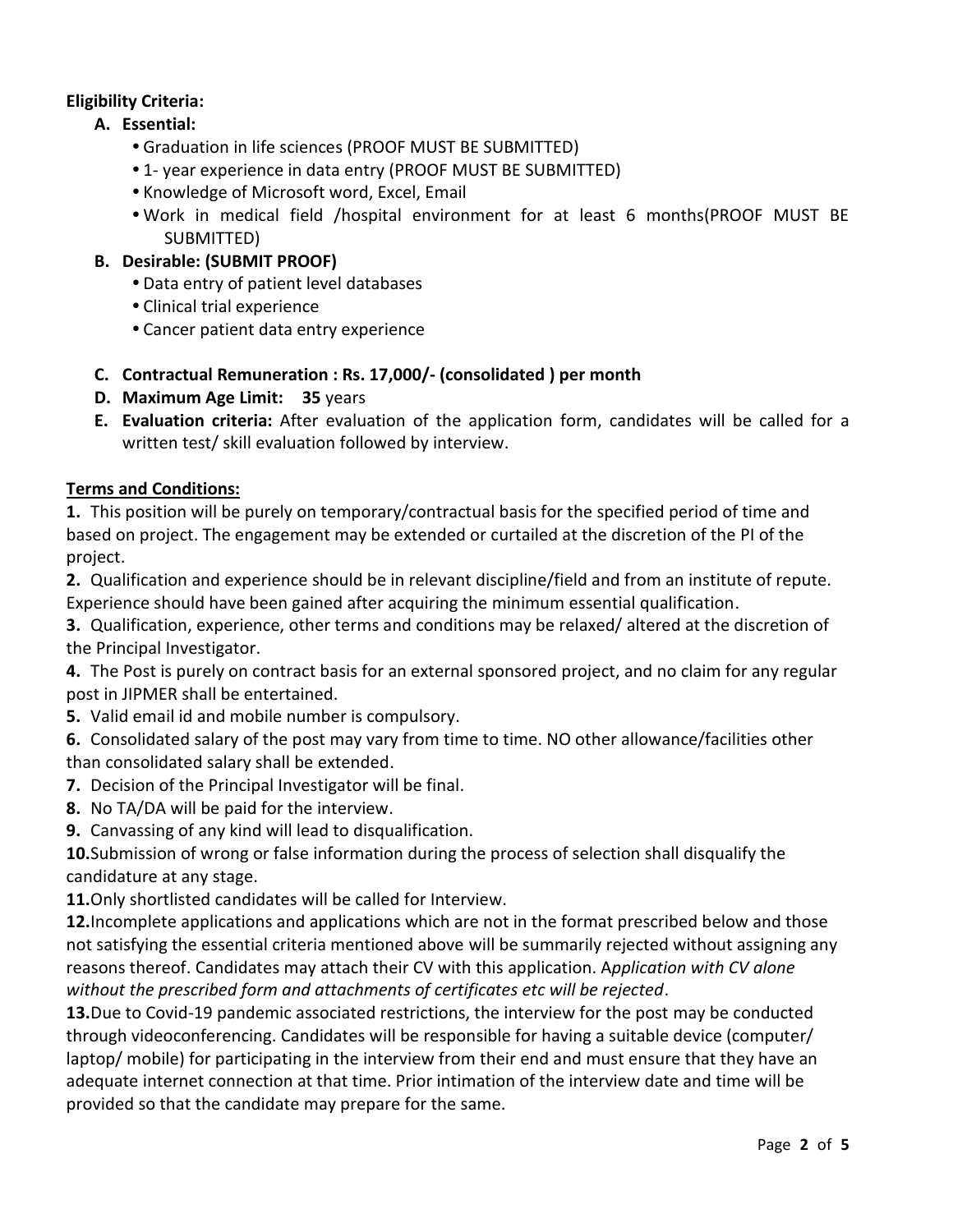

# **JAWAHARLAL INSTITUTE OF POSTGRADUATE MEDICAL EDUCATION AND RESEARCH(JIPMER)**

*Network of Oncology Clinical Trial India (NOCI)* 

### **Application for the Post of DATA ENTRY OPERATOR (Jan 2022)**

*Print in A4m size paper and fill in with Block Letters with BLUE PEN (and scan and save as candidate name\_ DEONOCI\_2022\_noci\_application)*

|                                                                                       | Affix your recent<br>Passport size Photo |
|---------------------------------------------------------------------------------------|------------------------------------------|
|                                                                                       | (Do not staple)                          |
|                                                                                       |                                          |
| 6. Age (as on 31 <sup>st</sup> Dec 2021) _________ years _______ months ________ days |                                          |
|                                                                                       |                                          |
|                                                                                       |                                          |
|                                                                                       |                                          |
|                                                                                       |                                          |
|                                                                                       |                                          |
| 10. Mobile: _____________________________ 11. Email ID: ________________________      |                                          |

**12. Have you ever been convicted by a court of law or is there any criminal case / disciplinary action / vigilance enquiry pending against you? If so, specify: \_\_\_\_\_\_\_\_\_\_\_\_\_\_\_\_\_\_\_\_\_\_\_\_\_**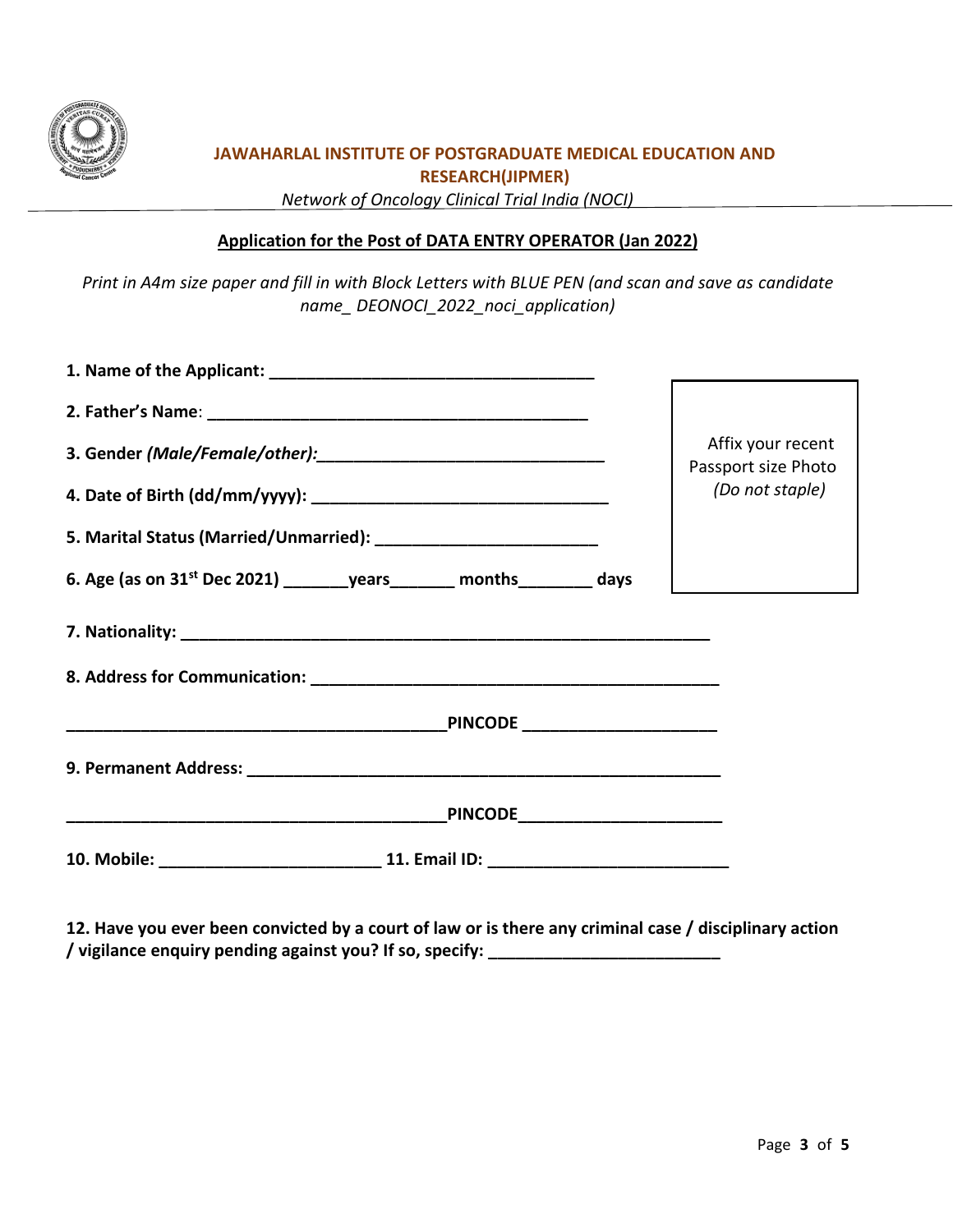## **13. Educational Qualifications:** *(Enclose self-attested photocopies)*

|   | <b>Educational Qualification</b><br>(from SSLC /Matriculation) | <b>Board/University</b> | Mon/Year of<br><b>Passing</b> | <b>Percent of</b><br><b>Marks</b> | <b>Subjects</b> |
|---|----------------------------------------------------------------|-------------------------|-------------------------------|-----------------------------------|-----------------|
| 1 | <b>Tenth Equivalent</b>                                        |                         |                               |                                   |                 |
| 2 | <b>Higher Secondary</b>                                        |                         |                               |                                   |                 |
| 3 | <b>Degree</b>                                                  |                         |                               |                                   |                 |
| 4 | Diploma/PG Diploma                                             |                         |                               |                                   |                 |
| 5 | Others(Specify)                                                |                         |                               |                                   |                 |
|   |                                                                |                         |                               |                                   |                 |
|   |                                                                |                         |                               |                                   |                 |

*(Add more rows if needed)*

## **14. Details of Previous Employment (if any):** *(Pls attach PDFs of proof of work)*

|                | Employer | <b>Designation</b> | From | To | <b>Duration</b> | Work in<br>medical<br>field<br>hospitals<br>Yes/No | <b>Nature of Work</b> |
|----------------|----------|--------------------|------|----|-----------------|----------------------------------------------------|-----------------------|
| $\mathbf{1}$   |          |                    |      |    |                 |                                                    |                       |
| $\overline{2}$ |          |                    |      |    |                 |                                                    |                       |
|                |          |                    |      |    |                 |                                                    |                       |
|                |          |                    |      |    |                 |                                                    |                       |

**Reference letters / Testimonials:** *(Pls attach PDFs documents)*

**A.\_\_\_\_\_\_\_\_\_\_\_\_\_\_\_\_\_\_\_\_\_\_\_\_\_\_\_\_\_\_\_\_\_\_\_\_\_\_\_\_\_\_\_\_\_\_\_\_\_\_\_\_\_\_\_\_\_\_\_\_\_\_\_\_\_\_**

**B.\_\_\_\_\_\_\_\_\_\_\_\_\_\_\_\_\_\_\_\_\_\_\_\_\_\_\_\_\_\_\_\_\_\_\_\_\_\_\_\_\_\_\_\_\_\_\_\_\_\_\_\_\_\_\_\_\_\_\_\_\_\_\_\_\_\_**

**15. If this project involves travel to other Centre's of the network, please indicate your willingness for the same (Yes/No)\_\_\_\_\_\_\_\_\_\_\_\_\_\_\_\_\_\_\_\_\_\_\_\_\_\_\_\_\_\_\_\_\_\_\_\_\_\_\_\_\_\_\_\_\_\_\_\_\_\_\_\_\_\_\_\_\_\_\_\_\_\_\_\_\_**